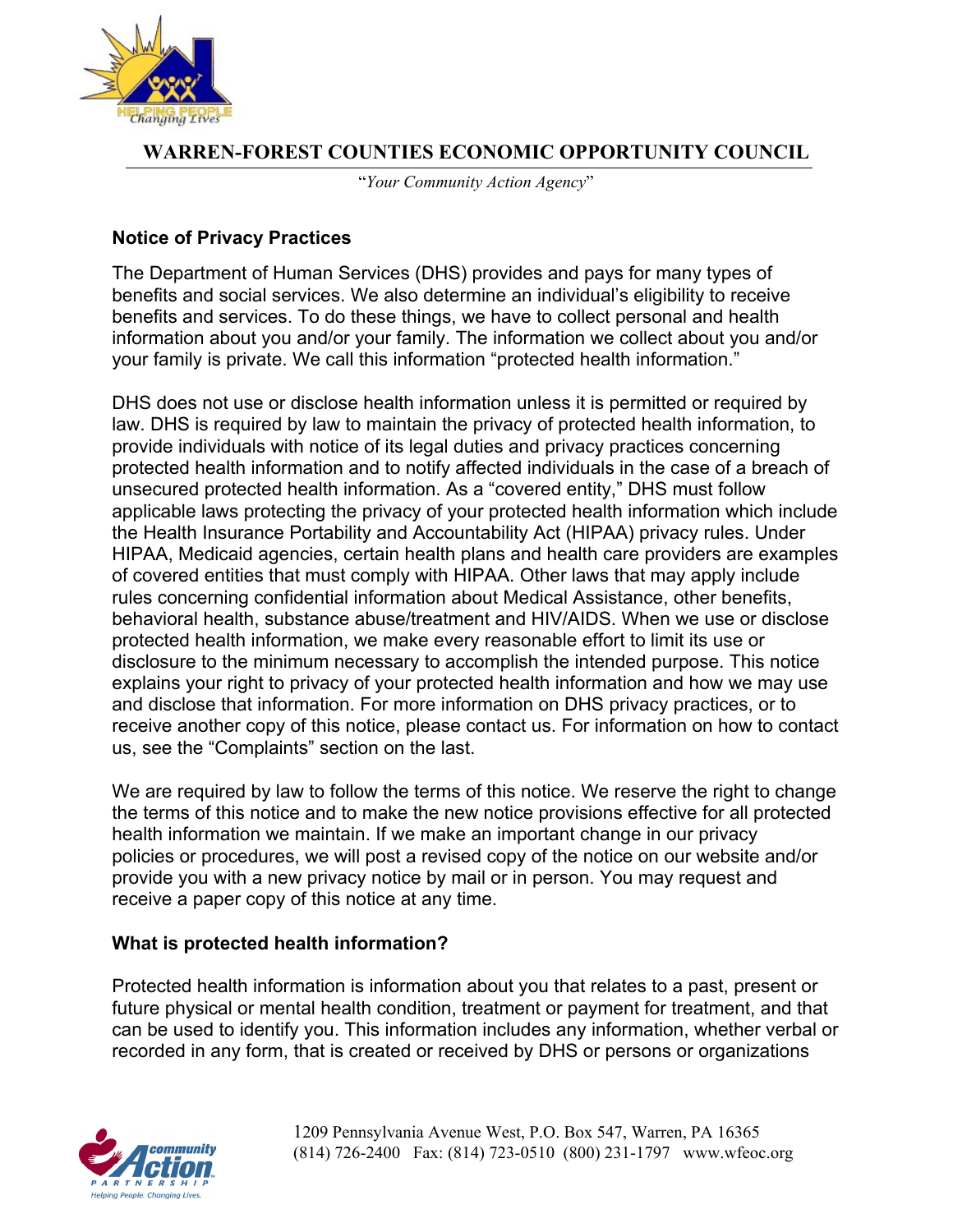

"*Your Community Action Agency*"

that contract with DHS. This includes electronic information and information in any other form or medium that could identify you, for example:

Your name (or names of your children) Address Date of birth Admission/discharge date Diagnostic code Telephone number DHS case number Social Security number Medical procedure code

### **Who sees and shares my health information?**

DHS professionals (such as caseworkers and other county assistance office and program staff) and people outside of DHS (such as our contractors, health maintenance organization (HMO) staff, nurses, doctors, therapists, social workers and administrators) may see and use your health information to determine your eligibility for benefits, treatment, payment or for other required or permitted reasons. Sharing your health information may relate to services and benefits you had before, receive now, or may receive later. DHS will not use or share genetic information about you when deciding if you are eligible for Medicaid.

### **Why is my protected health information used and disclosed by DHS?**

There are different reasons why we may use or disclose your protected health information. The law says that we may use or disclose information without your consent or authorization for the reasons described below.

For Treatment: We may use or disclose information so that you can receive medical treatment or services. For example, we may disclose information your doctor, hospital or therapist needs to know to give you quality care and to coordinate your treatment with others helping with your care.

For Payment: We may use or disclose information to pay for your treatment and other services. For example, we may exchange information about you with your doctor, hospital, nursing home, or another government agency to pay the bills for your treatment and services.

For Operating Our Programs: We may use or disclose information in the course of our ordinary business as we manage our various programs. For example, we may use your

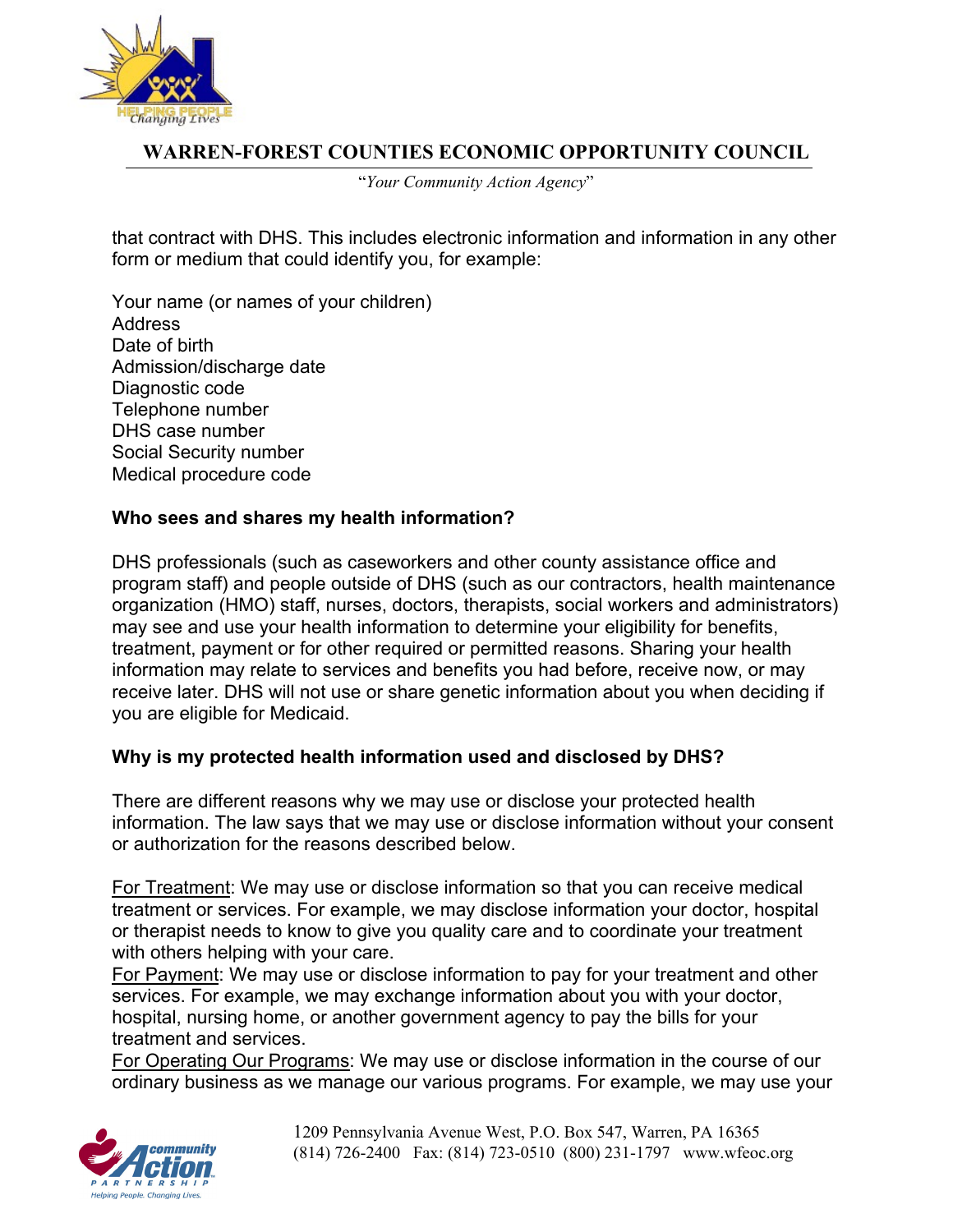

"*Your Community Action Agency*"

health information to contact you to provide information about appointments, health-related information and benefits and services. We may also review information we receive from your doctor, hospital, nursing home and other health care providers to review how our programs are working or to review the need for and quality of health care services provided to you and/or your family.

For Public Health Activities: We report public health information to other government agencies concerning such things as contagious diseases, immunization information, and the tracking of some diseases such as cancer.

For Law Enforcement Purposes and As Required by Legal Proceedings: We will disclose information to the police or other law enforcement authorities as required by court order.

For Government Programs: We may disclose information to a provider, government agency or other organization that needs to know if you are enrolled in one of our programs or receiving benefits under other programs such as the Workers' Compensation Program.

For National Security: We may disclose information requested by the federal government when they are investigating something important to protect our country. For Public Health and Safety: We may disclose information to prevent serious threats to health or safety of a person or the public.

For Research: We may disclose information for permitted research purposes and to develop reports. These reports do not identify specific people.

For Coroners, Funeral Directors and Organ Donation**:** We may disclose information to a coroner or medical examiner for identification purposes, cause of death determinations, organ donation and related reasons. We may also disclose information to funeral directors to carry out funeral-related duties.

For Reasons Otherwise Required By Law: DHS may use or disclose your protected health information to the extent that the use or disclosure is otherwise required by law. The use or disclosure is made in compliance with the law and is limited to the requirements of the law.

### **Do other laws also protect certain health information about me?**

DHS also follows other federal and state laws that provide additional privacy protections for the use and disclosure of information about you. For example, if we have HIV or substance abuse information, with a few exceptions, we may not release it without special, signed written permission that complies with the law. In some situations, the law also requires us to obtain written permission before we use or release information concerning mental health or intellectual disabilities and certain other information.

### **Can I ask DHS to use or disclose my health information?**

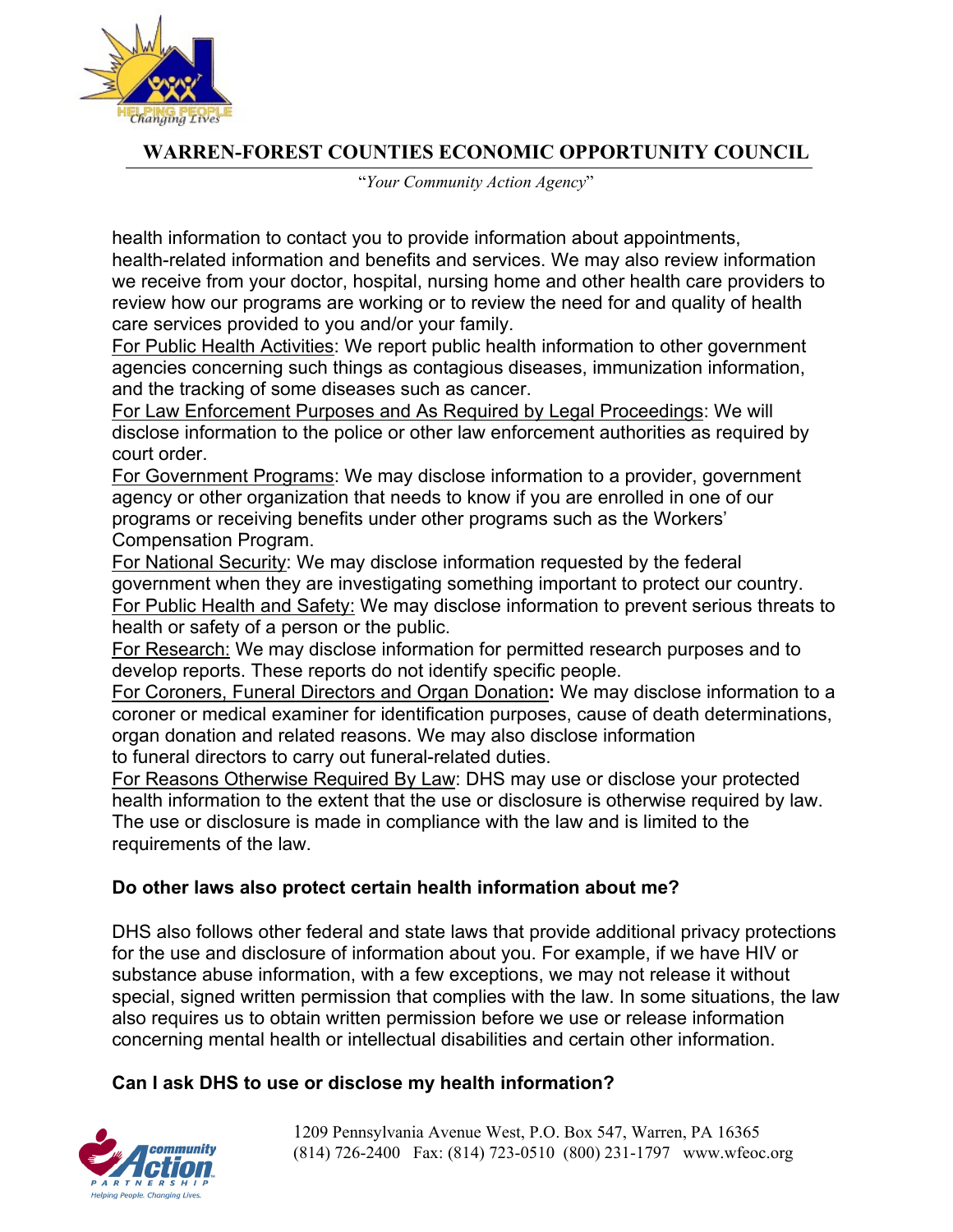

"*Your Community Action Agency*"

Sometimes, you may need or want to have your protected health information sent or otherwise disclosed to someone or somewhere for reasons other than treatment, payment, operating our programs, or other permitted or required purpose not needing your written authorization. If so, you may be asked to sign an authorization form, allowing us to send or otherwise disclose your protected health care information as you request.

The authorization form tells us what, where and to whom the information will be sent or otherwise disclosed. You may revoke your authorization or limit the amount of information to be disclosed at any time by letting us know in writing, except to the extent that DHS has already taken action in reliance upon the authorization.

If you are younger than 18 years old and, by law, you are able to consent for your own health care, then you will have control of that health information. You may ask to have your health information sent to any person who is helping you with your health care.

Except as described in this Notice, we will not use or disclose your health information without your written authorization. For example, HIPAA generally requires written authorization before a covered entity may use or disclose an individual's psychotherapy notes. In most cases, HIPAA also requires written authorization before a covered entity may use or disclose protected health information for marketing purposes or before it sells it.

### **What are my rights regarding my health information?**

You have the following rights regarding your protected health information that we use and disclose:

Right to See and Copy Your Health Information: You have the right to see most of your protected health information and to receive a copy of it. If you want copies of information you have a right to see, you may be charged a small fee. However, generally, you may not see or receive a copy of: (1) psychotherapy notes; or (2) information that may not be released to you under federal law.

If we deny your request for protected health information, we will provide you a written explanation for the denial and your rights regarding the denial.

DHS does not receive or keep a file of all of your protected health information. Doctors, hospitals, nursing homes and other health care providers (including an HMO, if you are

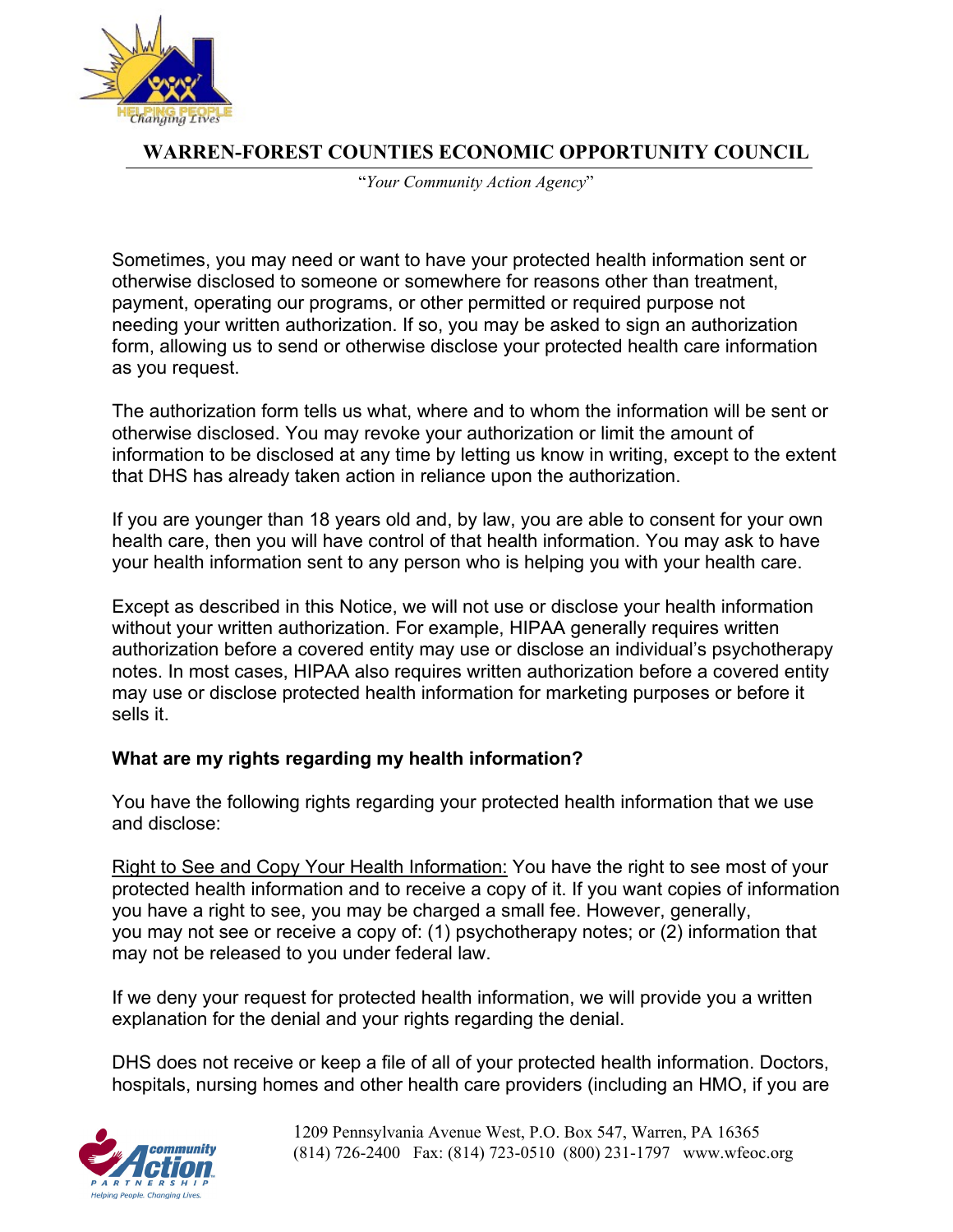

"*Your Community Action Agency*"

enrolled in one) may also have your protected health information. You also have a right to your health information through your doctor or other provider who has these records.

Right to Correct or Add Information: If you think some of the protected health information, we have is wrong, you may ask us in writing to correct or add new information. You may ask us to send the corrected or new information to others who have received your health information from us. In certain cases, we may deny your request to correct or add information. If we deny your request, we will provide you a written explanation of why we denied your request. We will also explain what you can do if you disagree with our decision.

Right to Receive a List of Disclosures: You have the right to receive a list of where your protected health information has been sent, unless it was sent for purposes relating to treatment, payment, operating our programs, or if the law says we are not required to add the disclosure to the list. For example, the law does not require us to add to the list any disclosures we may have made to you, to family or persons involved in your care, to others you have authorized us to disclose to, or for information disclosed before April 14, 2003.

Right to Request Restrictions on Use and Disclosure: You have the right to ask us to restrict the use and disclosure of your protected health information. We may not be able to agree to your request. In fact, in some situations, we are not permitted to restrict the use or disclosure of the information. If we cannot comply with your request, we will tell you why. Except as otherwise required by law, we must grant your request to restrict disclosure to a health plan if the purpose of disclosure is not for treatment and the medical services to which the request applies have been paid out-of-pocket in full. Right to Request Confidential Communication: You may ask us to communicate with you in a certain way or at a certain location. For example, you may ask us to contact you only by mail.

Right to Receive Notification of a Breach: You have the right to receive notification if there is a breach of your unsecured protected health information.

### **Whom do I contact about my rights or to ask questions about this notice?**

You can contact the DHS HIPAA helpline, toll-free at 800-692-7462 to discuss your rights or to ask questions about this notice. You can also contact your caseworker or health care provider or write to DHS's Privacy Office, 3rd Floor West, Health and Welfare Building, 7th and Forster Streets, Harrisburg, PA 17120. You can receive important information or updates to this notice by visiting DHS's Web site at www.dhs.pa.gov.

### **How do I file a complaint?**